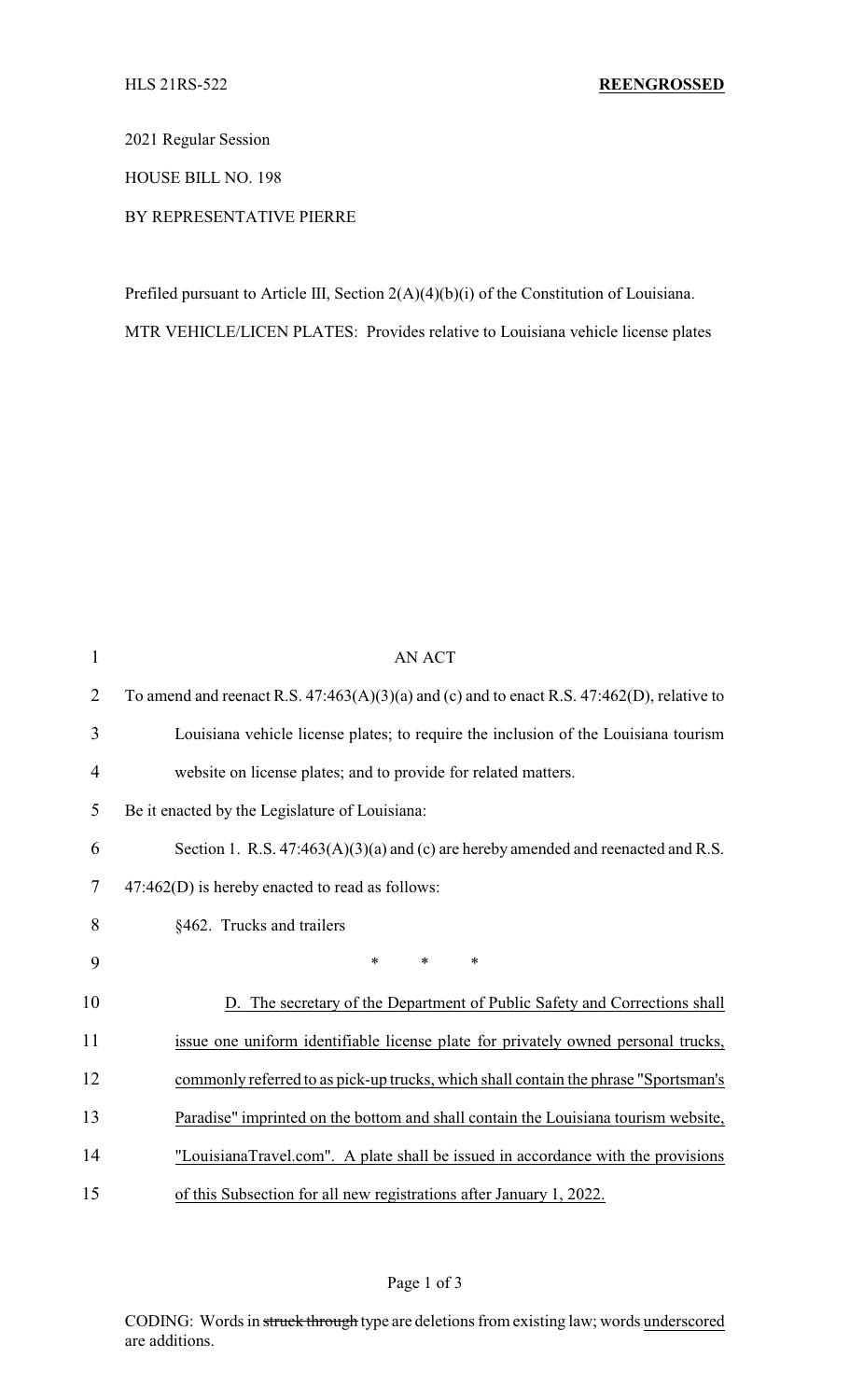§463. Private passenger vehicles; amputee veterans exempted; church, church

school, and religious order vehicles

A.

4 \* \* \* \* (3)(a) The deputy secretary of the Department of Public Safety and Corrections, public safety services, shall issue license plates for private passenger vehicles. After July 1, 1992 2021, there shall be issued one uniform identifiable Louisiana license plate, the style of which shall be proposed by the department and approved by the legislature on or before July 1, 1992 2021. The Louisiana license plate design shall include the Louisiana tourism website, with the word "LouisianaTravel.com" imprinted on the license plate. However, all special prestige 12 license plates issued in accordance with R.S. 47:463.6 et seq. shall contain the uniform alpha-numeric series accompanied by a symbol or emblem representing the organization requesting such plate, and, on and after January 1, 2019, the international symbol of accessibility, upon request, if the applicant is eligible in accordance with the provisions of R.S. 47:463.4. All prestige license plates issued 17 after August 15, 1999, shall include a handling charge of three dollars and fifty cents to offset the administrative costs of the department for the issuance of such plates. \* \* \*

 (c) The secretary of the Department of Public Safety and Corrections shall issue one uniform identifiable license plate for privately owned personal trucks, commonly referred to as pick-up trucks, which shall contain the phrase "Sportsman's Paradise" imprinted on the bottom and shall contain the Louisiana tourism website, "LouisianaTravel.com". A plate shall be issued in accordance with the provisions of this Subparagraph for all new registrations after January 1, 2004 2022.

**\*** \* \* \*

## Page 2 of 3